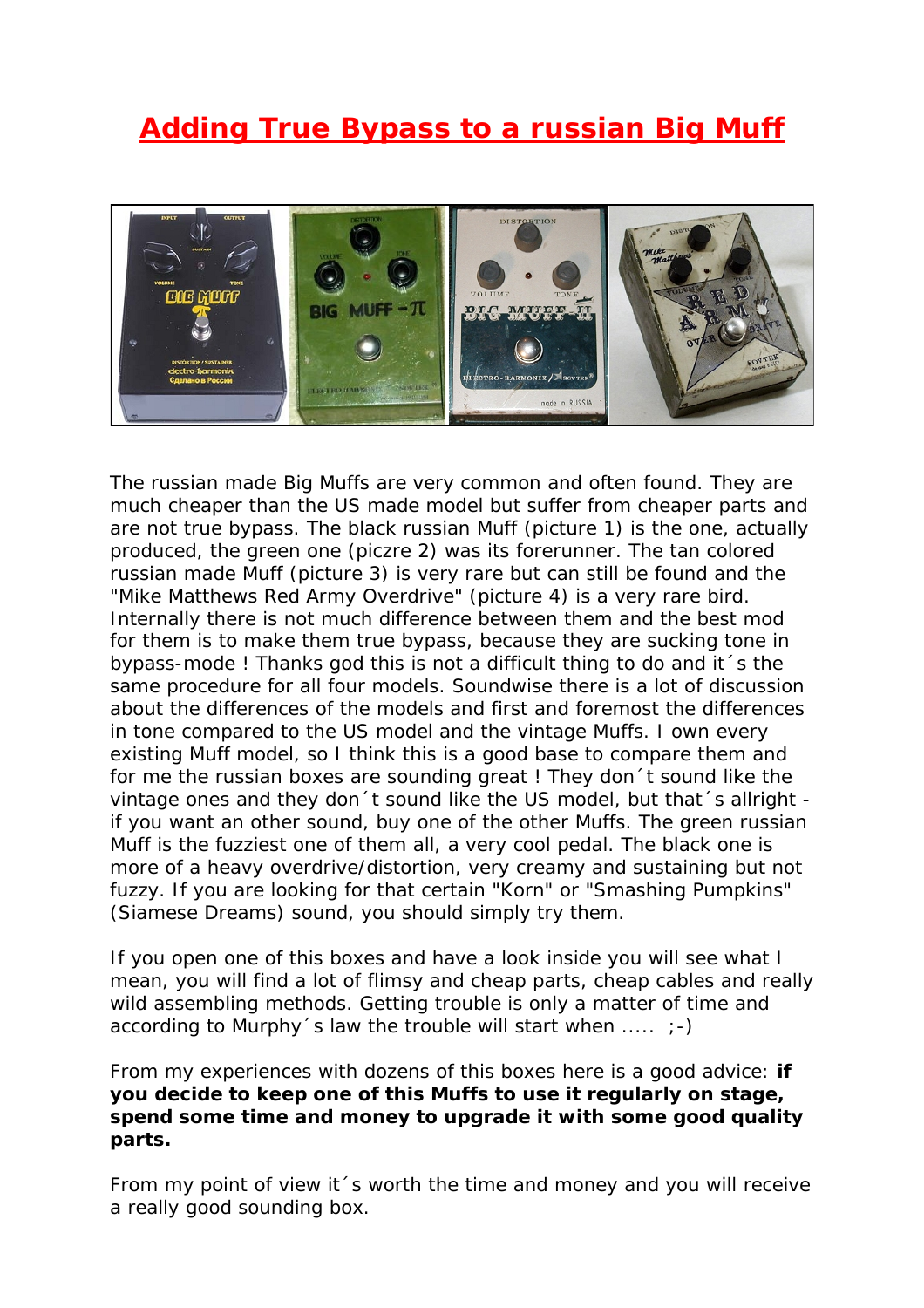Here is what to do:

**1.** Change the switch for a 3PDT and make the thing true bypass. For the green russian Muff you will need a metal washer to install the new switch. For the "how to" please read one. During this procedure you can also change the LED to any type, diameter and color you want to (with or without bezel) because you already have to resolder it while truebypassing the unit.

**2.** Change all the pots with good quality ones (Mouser, CTS ...) and stick on the knobs you like.

**3.** Replace the super-crappy jacks with heavy duty ones (I prefer Switchcraft all the way). Now you can also reverse the positions of the jacks to make it more compatible to other boxes (input=right jack / output = left jack). You also need to fasten the complete PCB in a different way now, because the factory installed jacks are holding it in place. Don´t do the same shit again, use cable connections and plastic stands for the PCB. There is room enough inside the boxes, so there is absolutely no need to go for the stock method.

**4.** Drill an additional hole and install an A/C jack - normally the russian Muffs don´t have one. All the russian Muffs are negative grounded !

**5.** Replace all the wires with good quality ones - the stock ones are of very poor quality and will break ! This requires some soldering work (and time) and experiences how to solder on PCB´s

If you want to go further and mod your unit, you should desolder all the transistors, replace them with sockets and stuck them back but take care for the correct pinout ! So you can try different trannies to compare them (gain, noise ...) directly. Another good mod is to replace all the supercheap resistors with metal-film resistors (1% tolerance) and all the caps with high-quality film caps. This will enhance the sound drastically, even when you stay with the stock values. From there on you can do any wild mod you want, there are dozens of webpages out there for this subject you can do more/less gain mods, the socalled "Sustain Punch - Creamy Dreamer" mod, EQ modifications ........ feel free to experiment.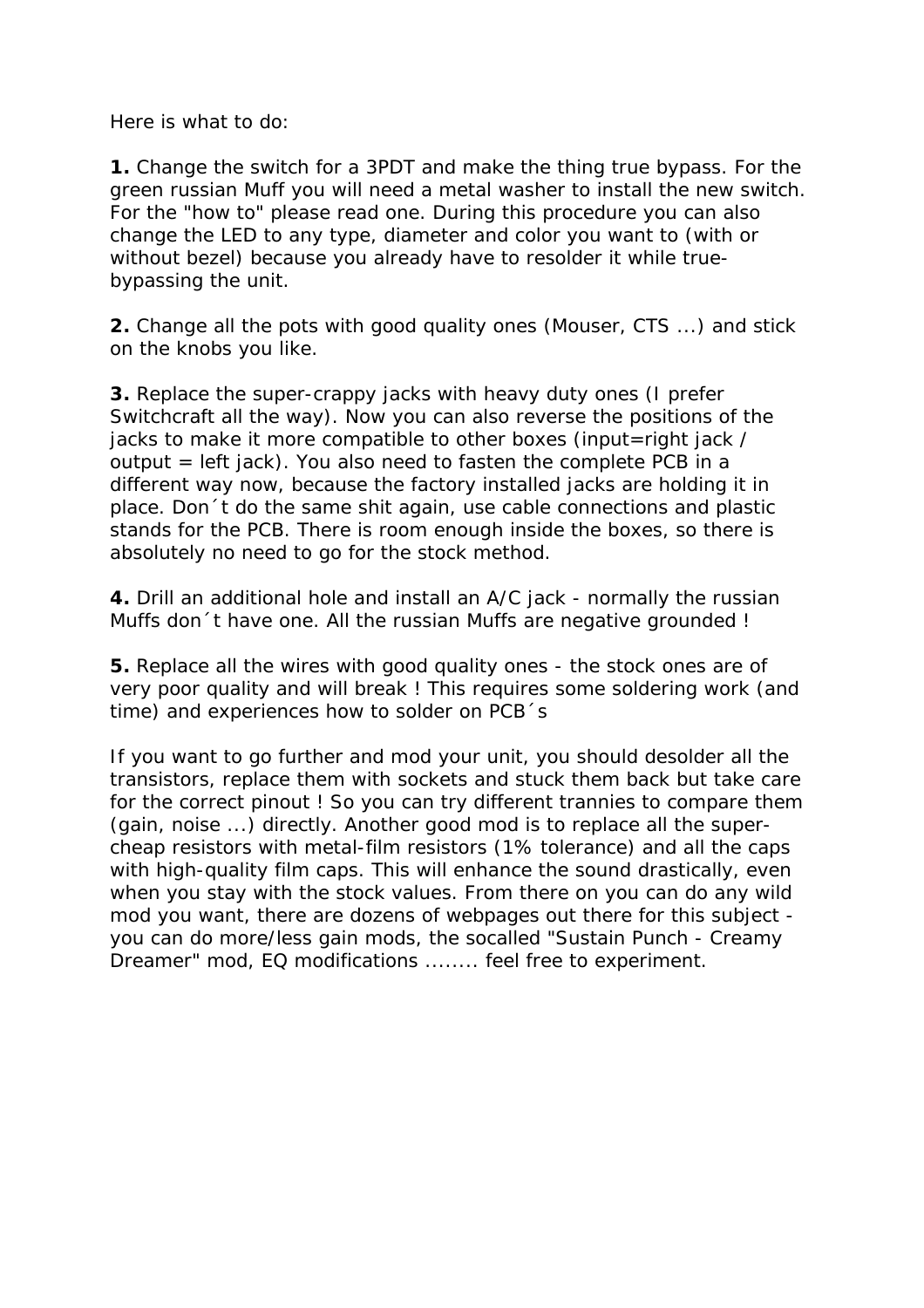If you don´t like the big cases, you can also rehouse the complete guts into a smaller box, the Hammond cases are are really fine. Here you can see how it can look after this operation (photos from Davy Boggs from the LOOOPER company - www.loooper.com)

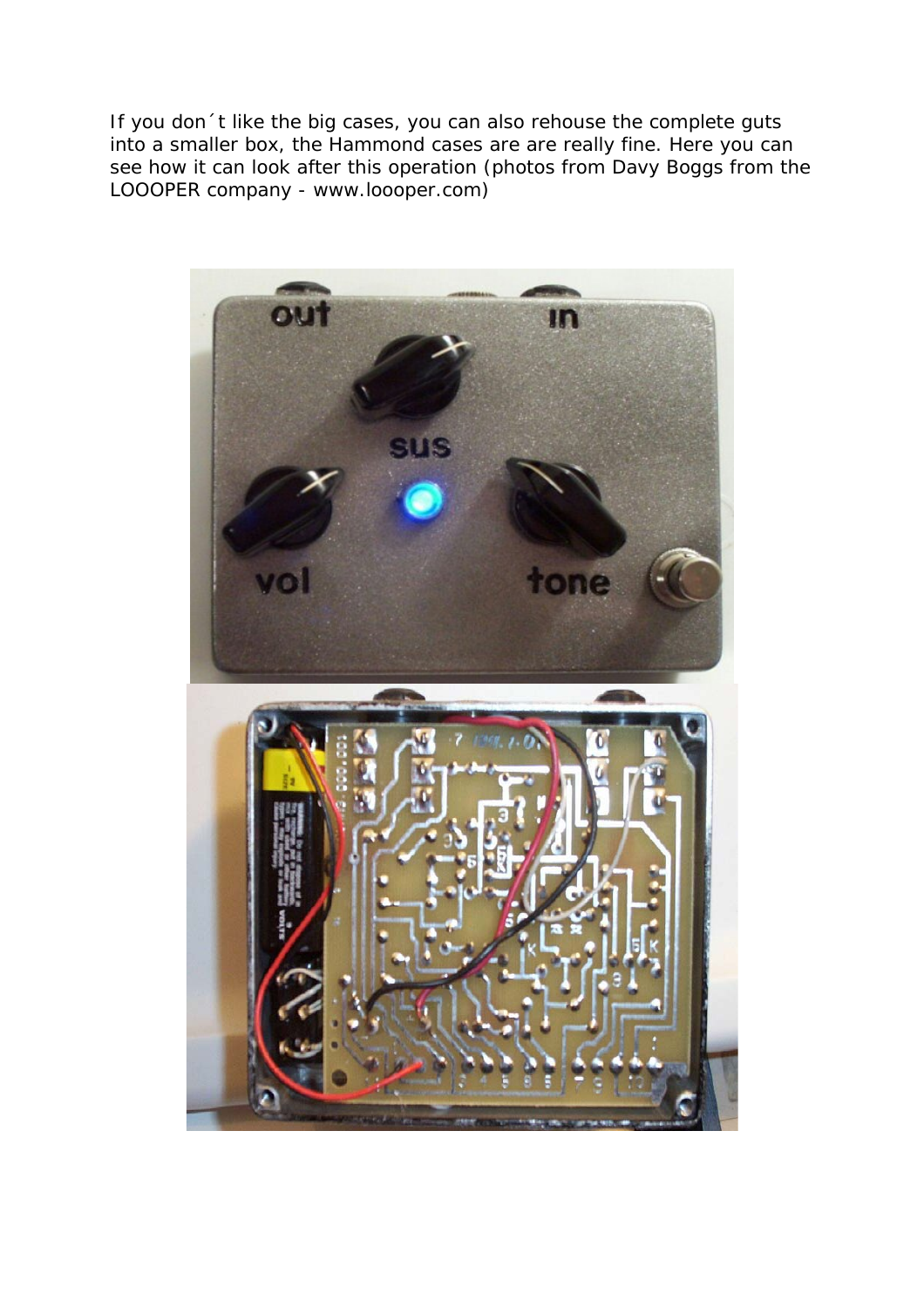But now let´s go and make the thing true bypass. The first way described here is a good way if you don´t want to change the factory installed DPDT switch (6 lugs) for a 3PDT switch (9 lugs). You can also make the thing true bypass but without LED indication ! It 's very simple, just follow this schematic and you´re done:

First of all cut all the traces to the jacks and don´t forget to make a note to where they lead. Afterwards add wires to the new traces:

1. effect input and out 2. jack i/p and o/p solder the other end of the wires to the dpdt

eff ip ------[ ]------ eff op jack ip ------[ ]------ jack op

[----] <---- solder these two lugs together

Make sure that the jacks are grounded to the circuit too

If you want to change the switch you will receive true bypass with LED indication, the trick is to cut a trace on the PCB and rewire the new 3PDT switch like this:



For further information you will find the circuit drawings of the black and the green russian Big Muff here, have fun !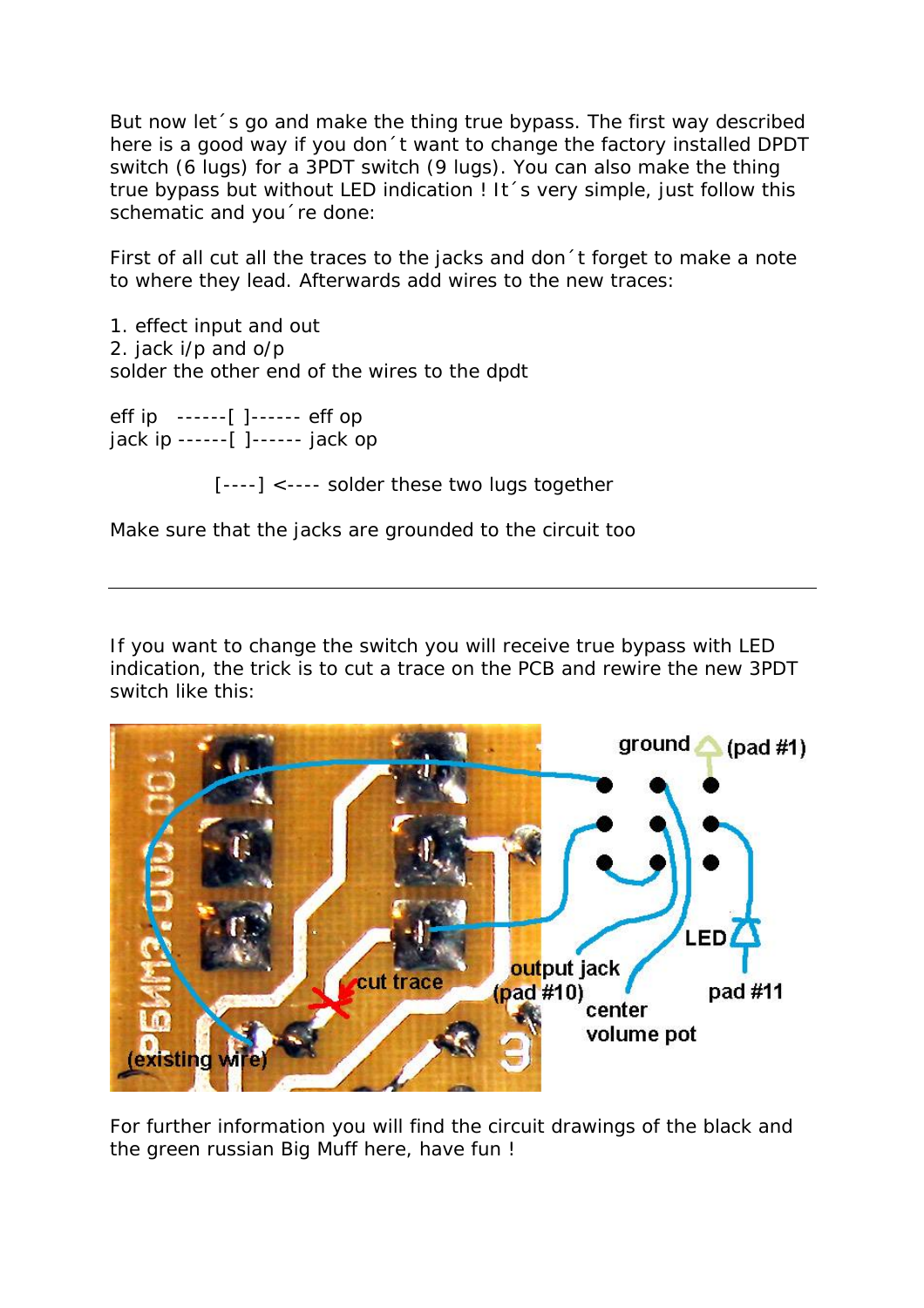## **Black russian Big Muff**



The EH Big Muff Pi would probably be improved by modern input-jack power switching and a DPDT bypass switch. This is the original schematic. The diode and transistor types are unknown. Probably any high gain NPN and 1N914s work. Coupling caps marked by a\* have been reported to sound better if changed to 0.1uf as have the \*\* marked ones if changed to 1.0uf Has 22uF power supply bypass cap also.